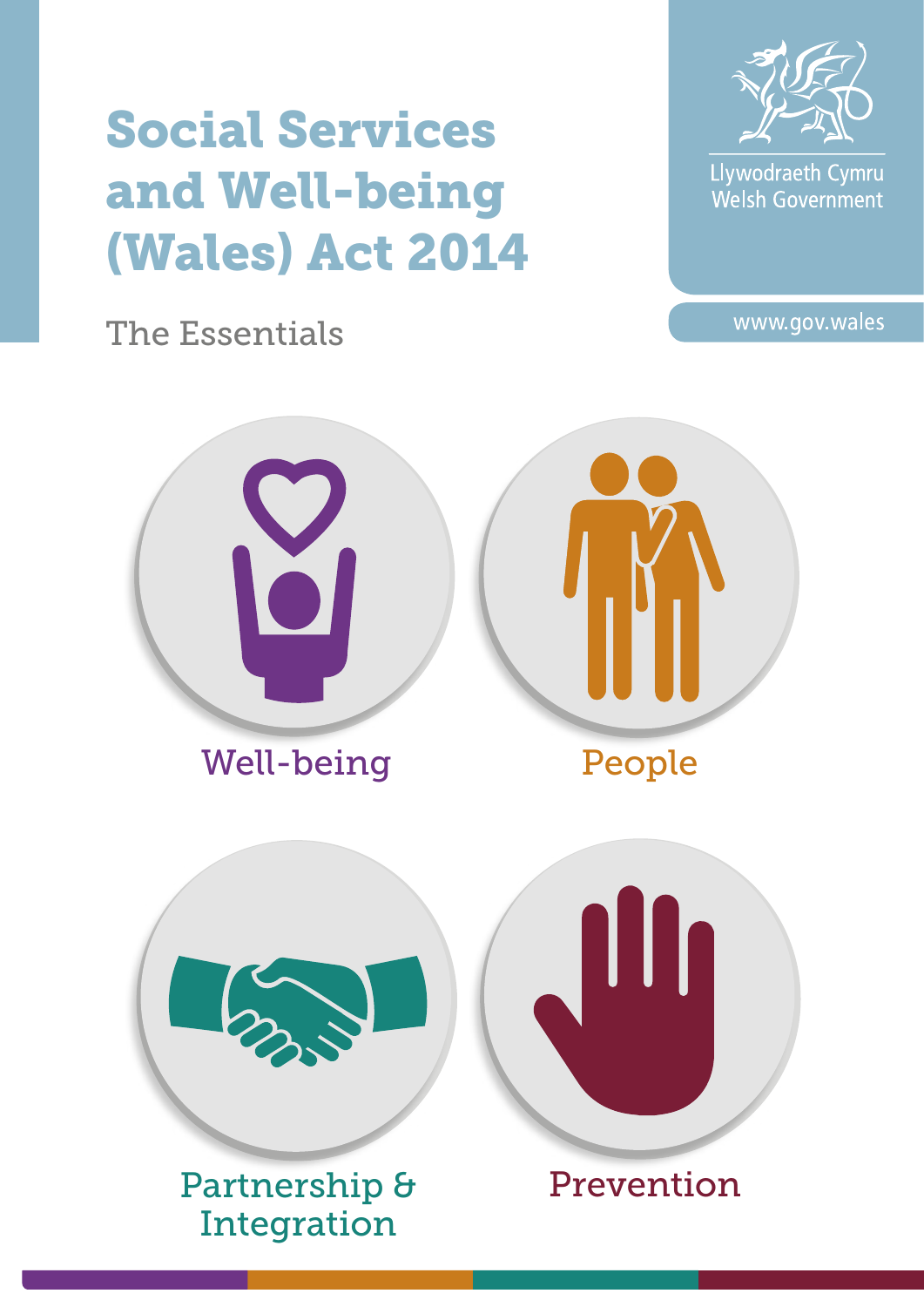# What is it?

The Social Services and Well-being (Wales) Act is in force from April 2016. It is the new legal framework that brings together and modernises social services law.

### The Act is supported by

Regulations – Secondary legislation where further detail is required

Codes of Practice – Guidance to help people and organisations to work within the law

### The Act is made up of 11 parts:

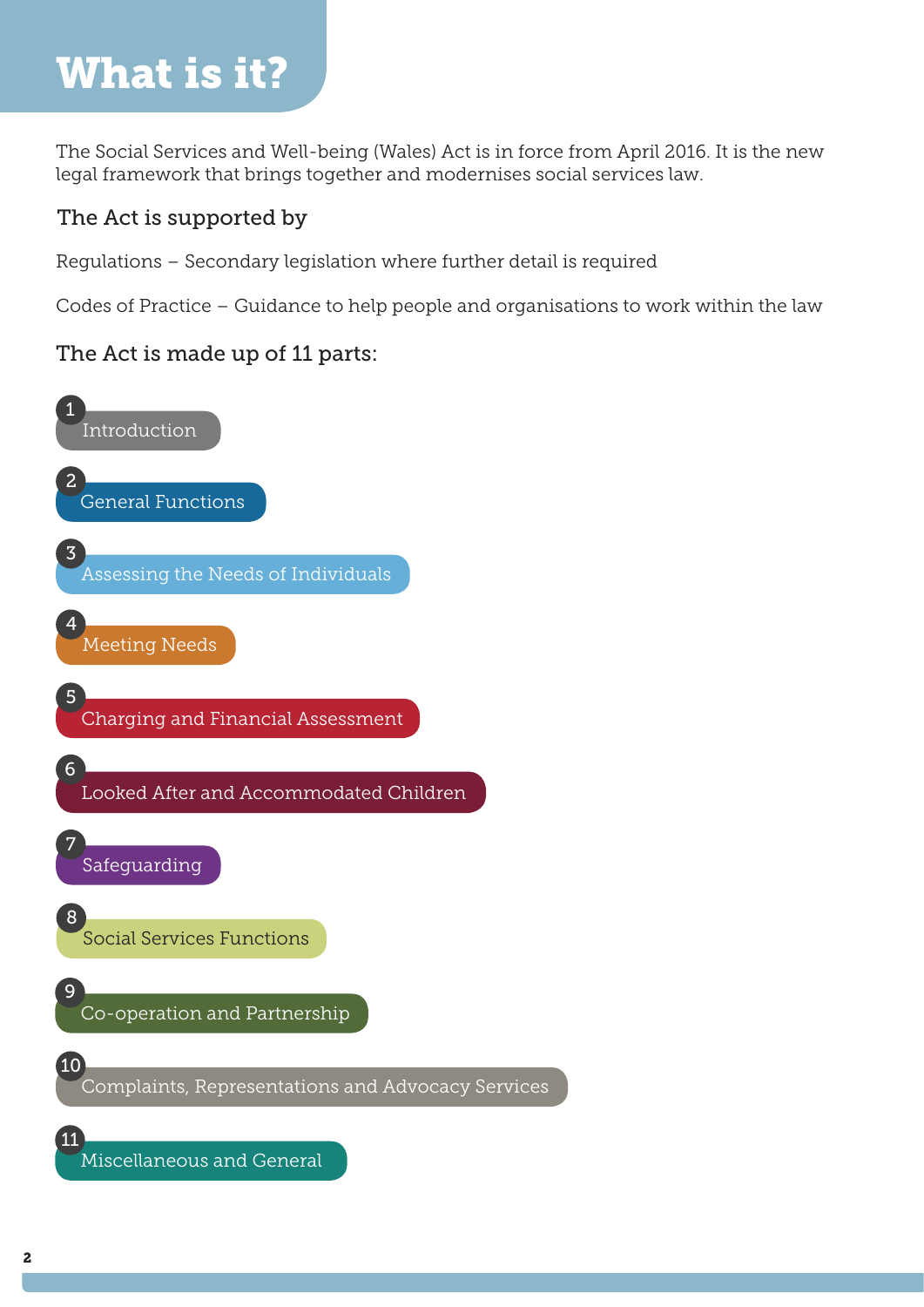## What it does

The Act imposes duties on local authorities, health boards and Welsh Ministers that require them to work to promote the well-being of those who need care and support, or carers who need support.

### The Social Services and Well-being (Wales) Act changes the social services sector:

- People have control over what support they need, making decisions about their care and support as an equal partner
- New proportionate assessment focuses on the individual
- Carers have an equal right to assessment for support to those who they care for
- Easy access to information and advice is available to all
- Powers to safeguard people are stronger
- A preventative approach to meeting care and support needs is practised
- Local authorities and health boards come together in new statutory partnerships to drive integration, innovation and service change

# What are the principles of the Act?

- The Act supports people who have care and support needs to achieve **well-being**
- People are at the heart of the new system by giving them an equal say in the support they receive
- Partnership and co-operation drives service delivery
- Services will promote the **prevention** of escalating need and the right help is available at the right time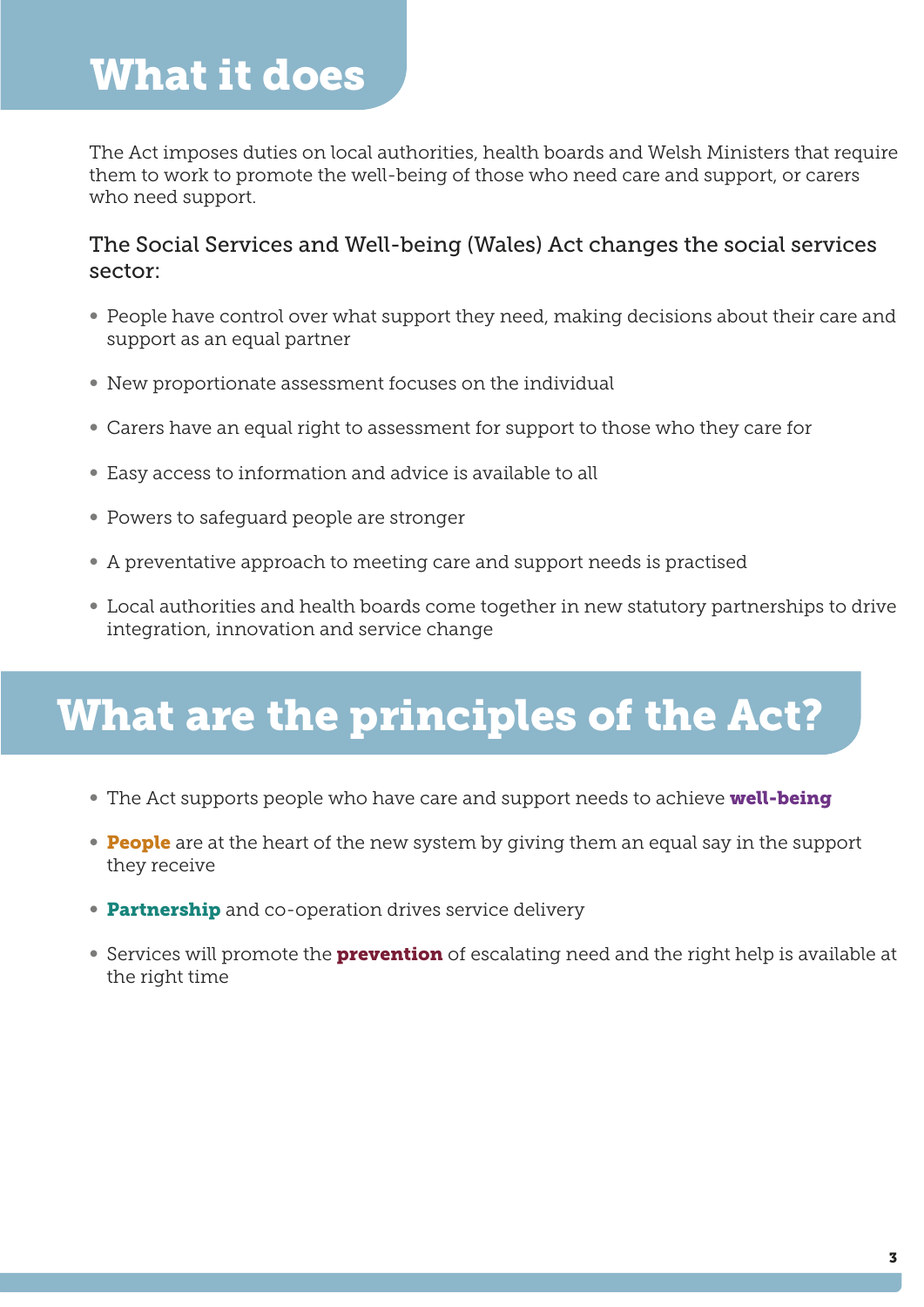

Well-being means a person is happy, healthy and is comfortable with their life and what they do.

The Welsh Government has published a Well-being Statement to set out what this means. It has been put together with the people who use and deliver social services.

It says well-being is made up of eight main parts:

Making sure you have your rights

Being physically, mentally and emotionally happy

You are protected from abuse, harm and neglect

Having education, training, sports and play

Positive relationships with family and friends

Being part of the community

Having a social life and enough money to live a healthy life

Having a good home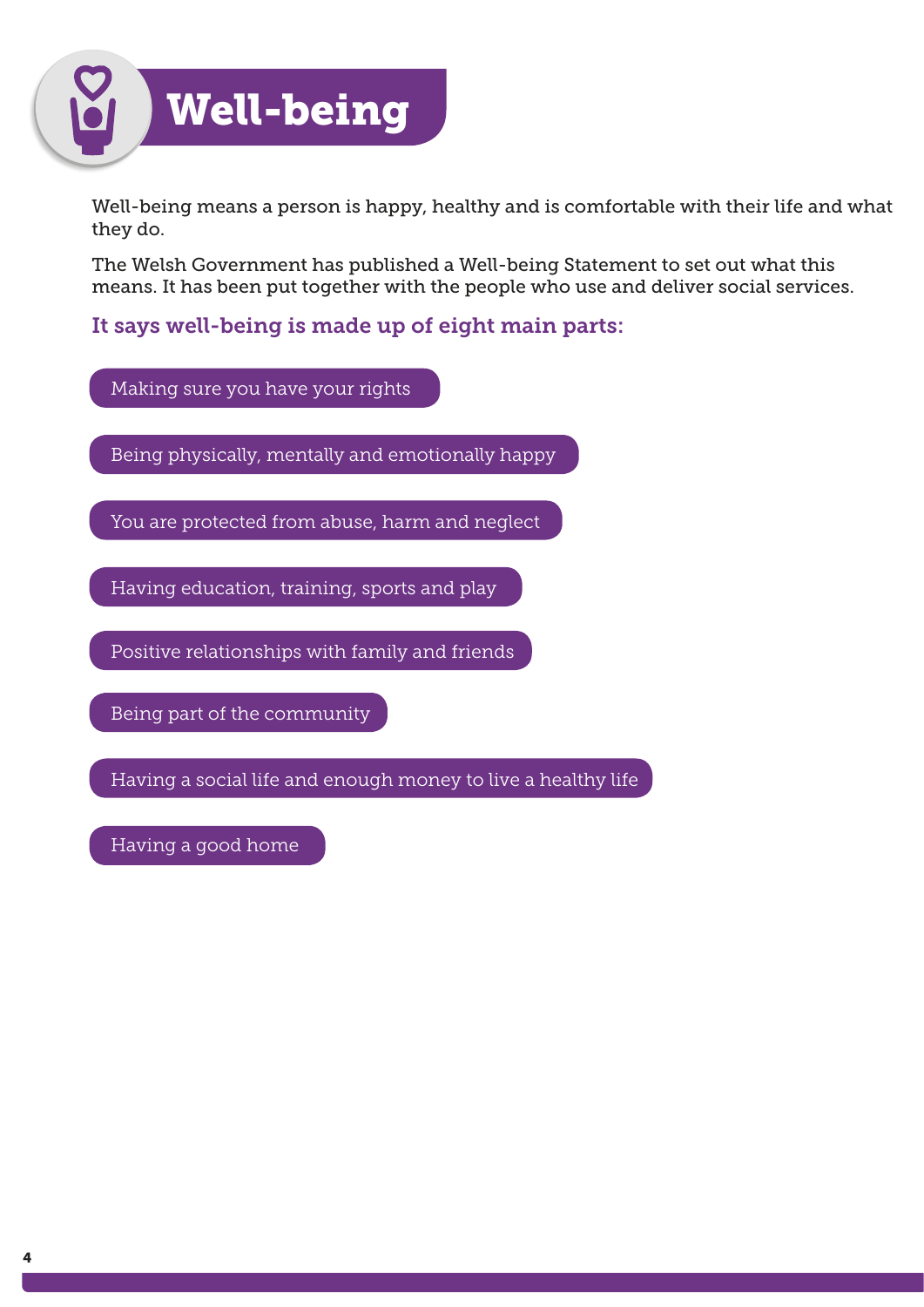

### Assessment and Care Planning

Assessments are carried out in the best way to meet an individual's needs.

The new process is simple and avoids unnecessary bureaucracy.

The focus is on what matters to the person and how they can use their own strengths and resources to do those things. Assessment is a partnership between the person and the professional.

Assessment of a person by different partners can be carried out at the same time. These assessments can be completed by one body on behalf of others.

### Carers will have an equal right to assessment

### Safeguarding

Powers to ensure adults and children are kept safe from abuse or neglect are stronger and there will be a national independent safeguarding board.

If there is cause to suspect an adult or child is at risk, this MUST be reported to the local authority.

### Financial Assessment and Charging

A consistent, streamlined framework introduces one set of financial assessment and charging arrangements for residential and non-residential care.

There will be greater transparency – each person required to pay a charge receives a written statement detailing the charge and how it has been calculated. A universal review process will enable a person to correct or query charges made.

### Also:

People are able to access advocacy services to support them to have a voice in the decisions that affect their lives if they are needed.

If they want to, young people will be supported to stay with their foster carers until they reach 21 (or even 25 if they are in education or training).

More people are entitled to **Direct Payments** – receiving money – if they choose to make their own arrangements for the care and support they are assessed as needing.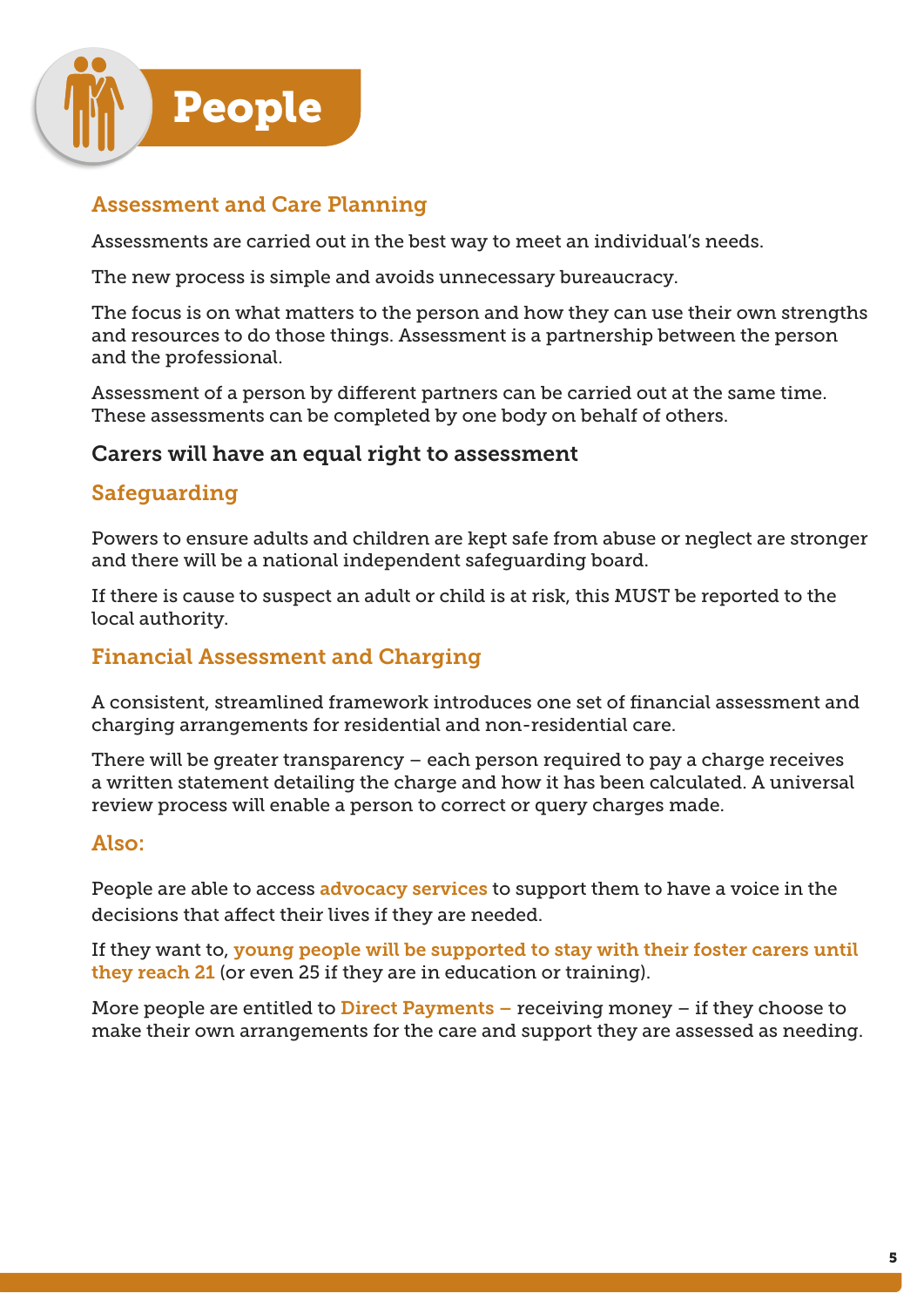## Partnership & Integration

Local authorities, health boards and NHS trusts must work closely to ensure better integration of health and social care.

### Partnership boards

Local authorities and health boards must work together to assess care and support needs (and carer support needs) of the population in their area. As a result they will identify what services are needed.

They must ensure their resources are used effectively.

### Partnership boards will need to prioritise the integration of services in relation to:

- Older people with complex needs and long term conditions, including dementia
- People with learning disabilities
- Carers, including young carers
- Integrated Family Support Services
- Children with complex needs due to disability or illness

The National Adoption Service is being delivered by local government working collaboratively with voluntary organisations. It brings together all Welsh local authorities to speed up the process and ensure good quality post-adoption support is available.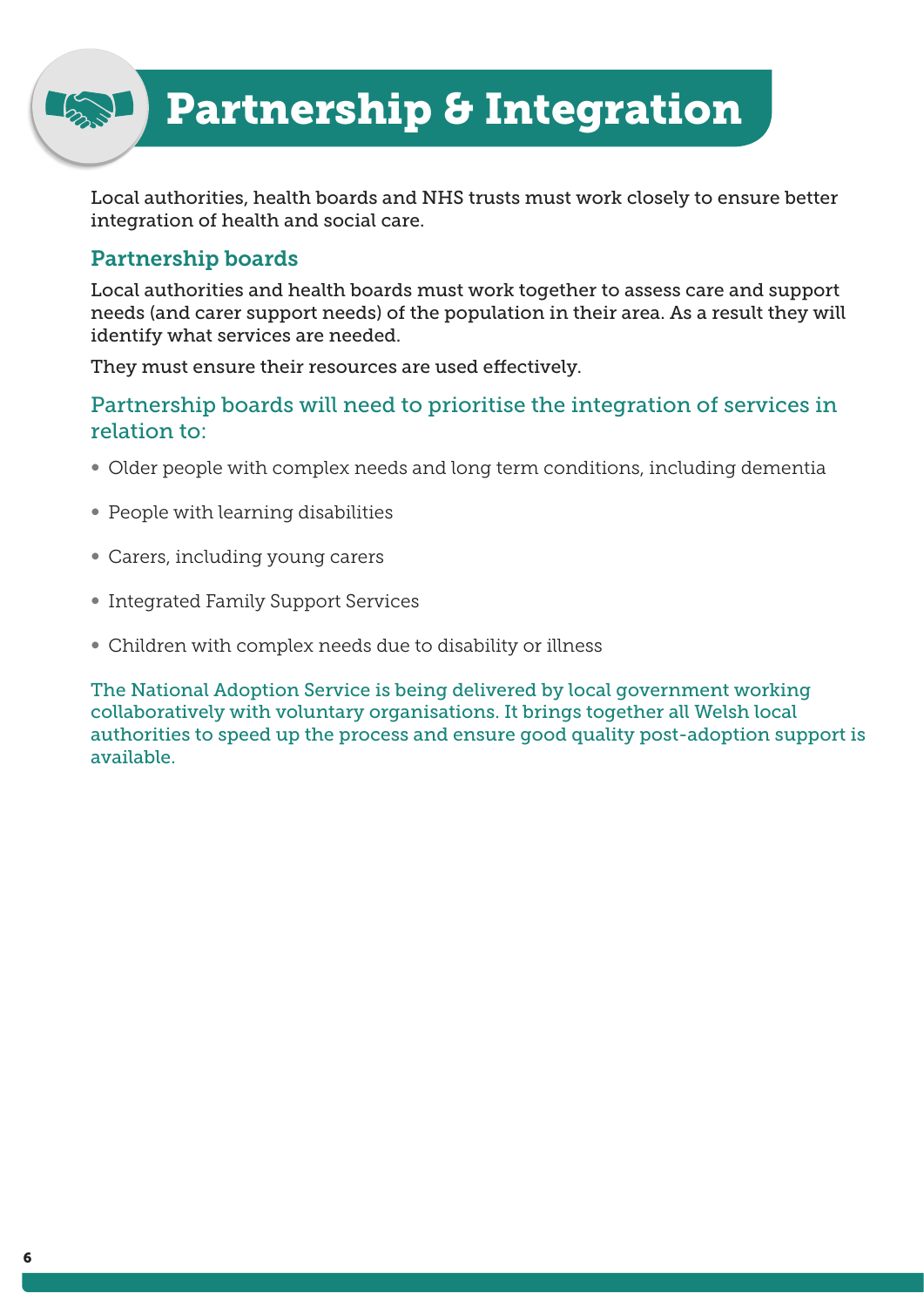

Local authorities will arrange the right preventative services to reduce need for formal support in their area.

This will be informed by an assessment undertaken by the local authority in partnership with the health board. It will establish the needs of the people who need care and support, and carers who need support, in their area.

### Local authorities are required to:

### Provide a bi-lingual Information, Advice and Assistance service.

This will make it easy for everyone to access relevant, clear information and advice about all of the services available in the area. This will help people make decisions about the support they need to live the life they want. This service will be welcoming and supportive to help people find solutions early on. This service will be a preventative service in itself.

### Promote social enterprises and co-operatives which involve people who need care and support.

A social enterprise is a business with profits re-invested back into its services or the community.

A co-operative is a group acting together voluntarily to meet economic and social need.

The Welsh Government's Social Business Wales website has information about how to set up a social enterprise.

https://business.wales.gov.uk/socialbusinesswales/